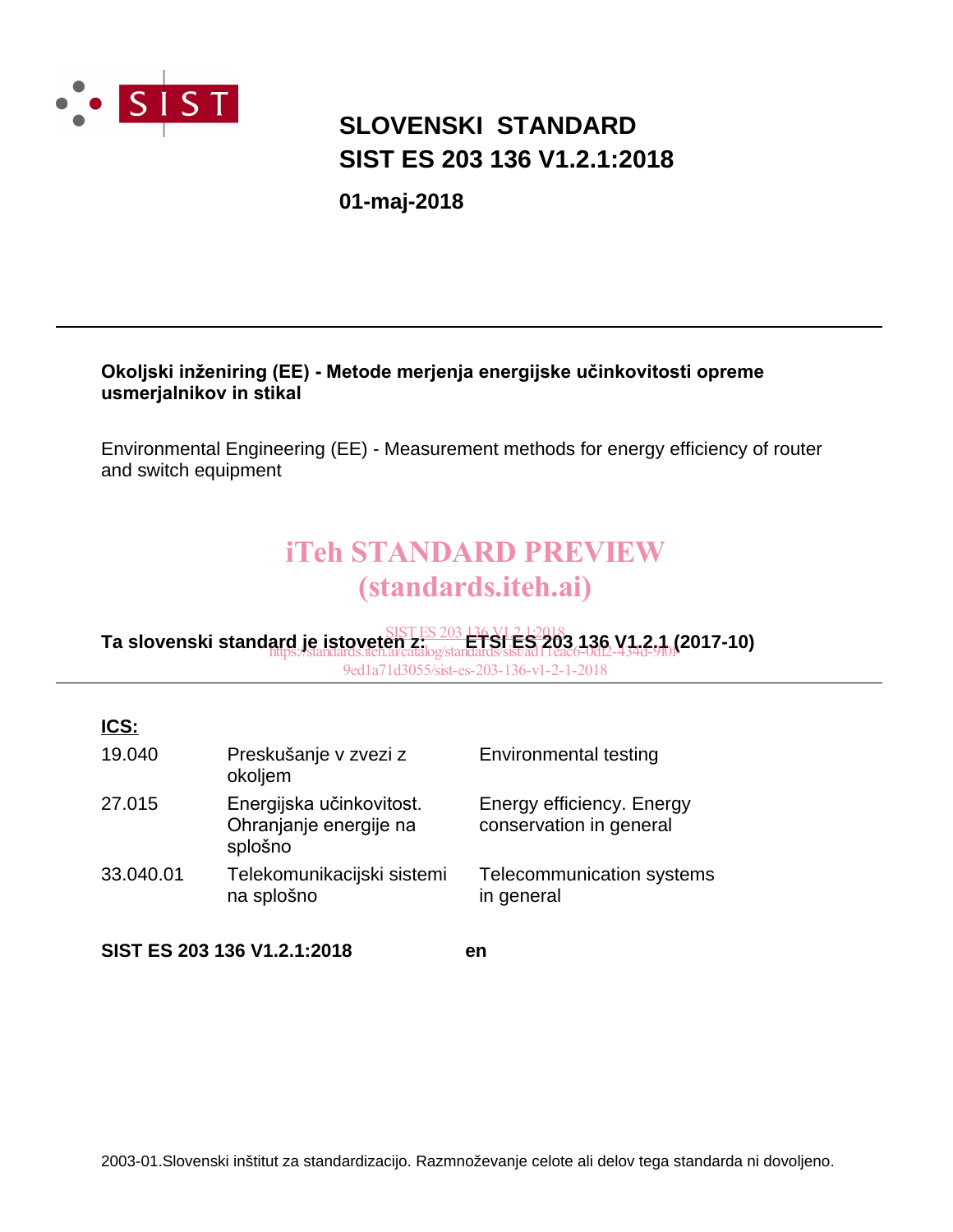# iTeh STANDARD PREVIEW (standards.iteh.ai)

SIST ES 203 136 V1.2.1:2018 https://standards.iteh.ai/catalog/standards/sist/ad11eac6-0df2-434d-9f0f-9ed1a71d3055/sist-es-203-136-v1-2-1-2018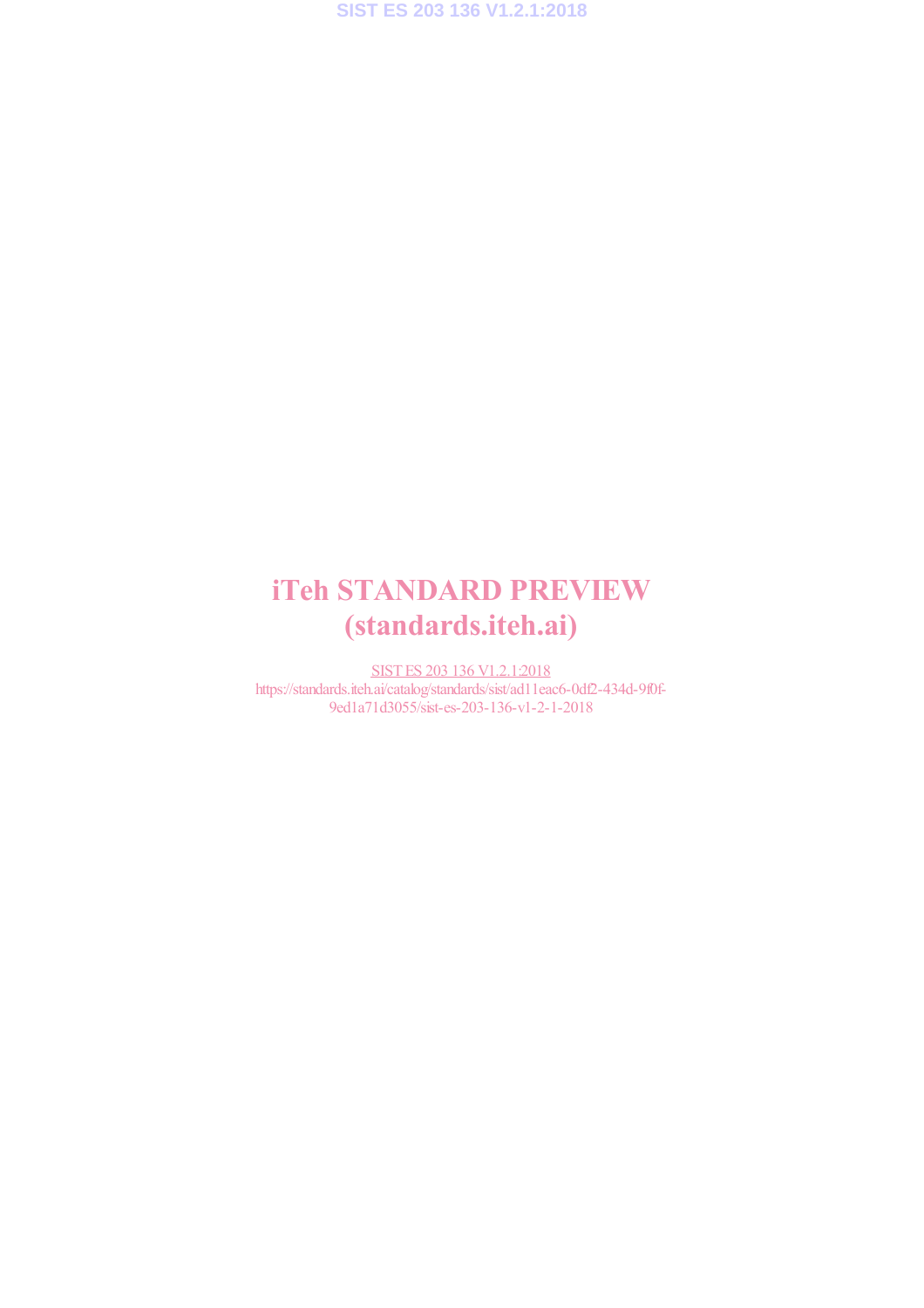

# ETSI ES 203 136 V1.2.1 (2017-10)



# **Environmental Engineering (EE); Measurement methods for energy efficiency** of routet and switch lequipment

SIST ES 203 136 V1.2.1:2018 https://standards.iteh.ai/catalog/standards/sist/ad11eac6-0df2-434d-9f0f-9ed1a71d3055/sist-es-203-136-v1-2-1-2018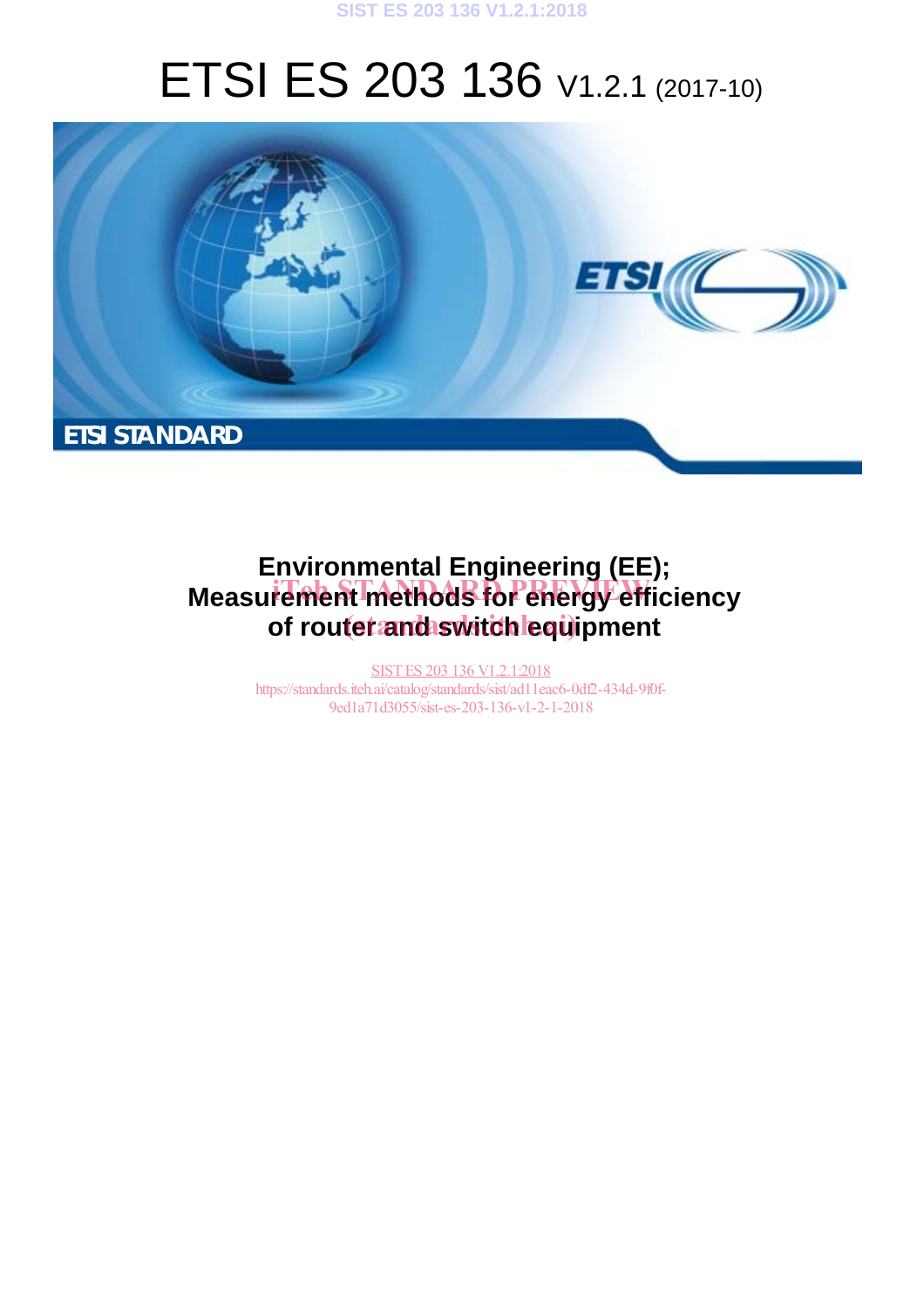Reference RES/EE-EEPS30

Keywords configuration, EEER, router, switch

#### *ETSI*

650 Route des Lucioles F-06921 Sophia Antipolis Cedex - FRANCE

Tel.: +33 4 92 94 42 00 Fax: +33 4 93 65 47 16

Siret N° 348 623 562 00017 - NAF 742 C Association à but non lucratif enregistrée à la iTeh S<sup>ous-Préfecture</sup> de Grasse (06) N° 7803/88 / IEW

### (standards.iteh.ai)

*Important notice*  SIST ES 203 136 V1.2.1:2018

https://standards.iteh.ai/catalog/standards/sist/ad11eac6-0df2-434d-9f0f-<br>The present document can be downloaded from: http://www.etsi.org/standards-search present document can be powinoaded in it<br>9ed 1a. (1990) 2185-c87-135-da-20-2-1-2018

The present document may be made available in electronic versions and/or in print. The content of any electronic and/or print versions of the present document shall not be modified without the prior written authorization of ETSI. In case of any existing or perceived difference in contents between such versions and/or in print, the only prevailing document is the print of the Portable Document Format (PDF) version kept on a specific network drive within ETSI Secretariat.

Users of the present document should be aware that the document may be subject to revision or change of status. Information on the current status of this and other ETSI documents is available at https://portal.etsi.org/TB/ETSIDeliverableStatus.aspx

If you find errors in the present document, please send your comment to one of the following services: https://portal.etsi.org/People/CommiteeSupportStaff.aspx

#### *Copyright Notification*

No part may be reproduced or utilized in any form or by any means, electronic or mechanical, including photocopying and microfilm except as authorized by written permission of ETSI. The content of the PDF version shall not be modified without the written authorization of ETSI. The copyright and the foregoing restriction extend to reproduction in all media.

> © ETSI 2017. All rights reserved.

**DECT**TM, **PLUGTESTS**TM, **UMTS**TM and the ETSI logo are trademarks of ETSI registered for the benefit of its Members. **3GPP**TM and **LTE**™ are trademarks of ETSI registered for the benefit of its Members and of the 3GPP Organizational Partners. **oneM2M** logo is protected for the benefit of its Members.

**GSM**® and the GSM logo are trademarks registered and owned by the GSM Association.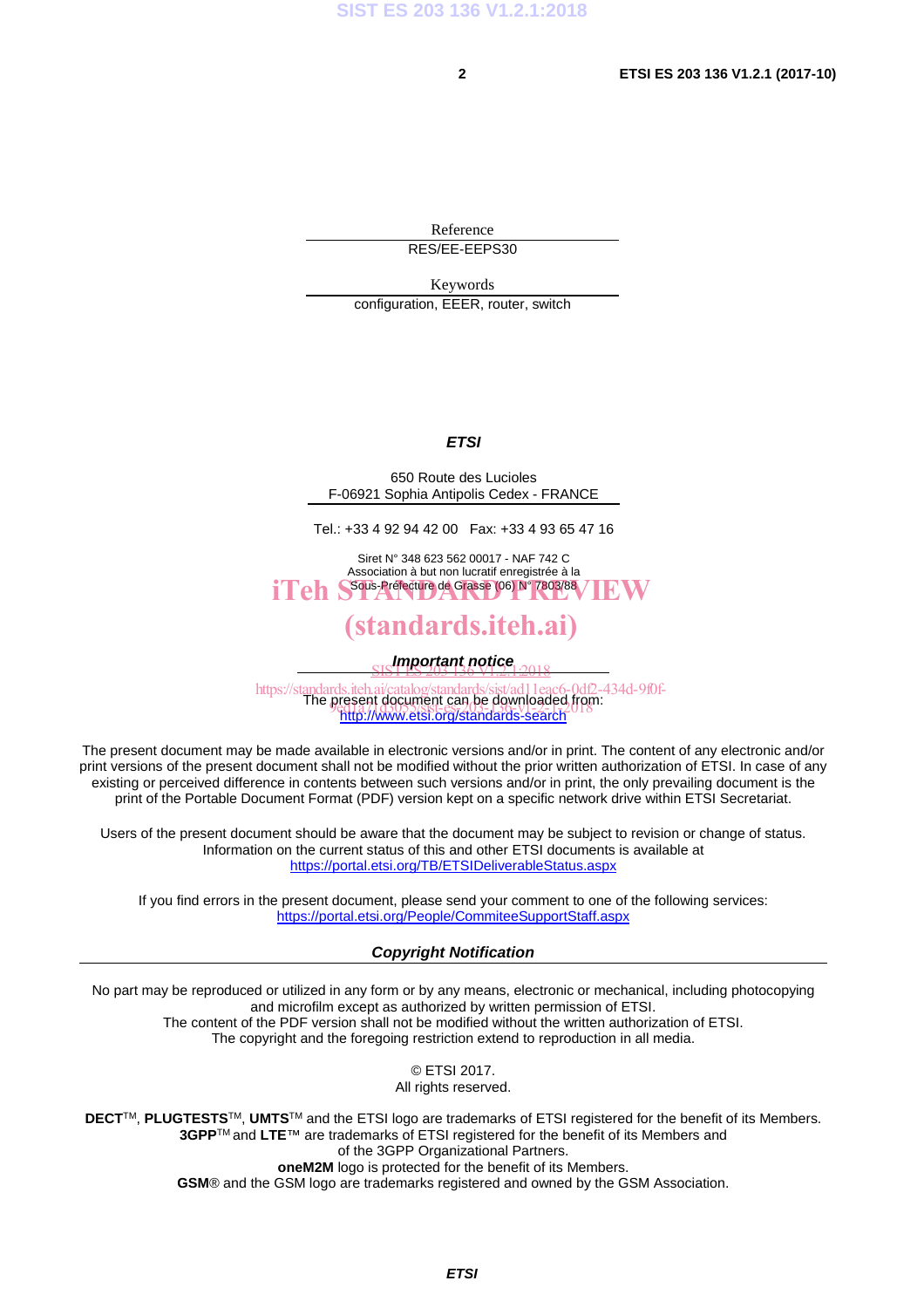$\mathbf{3}$ 

# Contents

| 1                             |                                                                                                          |  |
|-------------------------------|----------------------------------------------------------------------------------------------------------|--|
| 2<br>2.1<br>2.2               |                                                                                                          |  |
| 3<br>3.1<br>3.2               |                                                                                                          |  |
| $\overline{4}$<br>4.1<br>4.2  |                                                                                                          |  |
| 5                             | Definitions of the Equipment Energy Efficiency Ratio for Router and Switch 7                             |  |
| 6<br>6.1<br>6.2<br>6.3<br>6.4 |                                                                                                          |  |
|                               |                                                                                                          |  |
|                               | SIST ES 203 136 V1.2.1:2018<br>https://standards.iteh.ai/catalog/standards/sist/ad11eac6-0df2-434d-9f0f- |  |

9ed1a71d3055/sist-es-203-136-v1-2-1-2018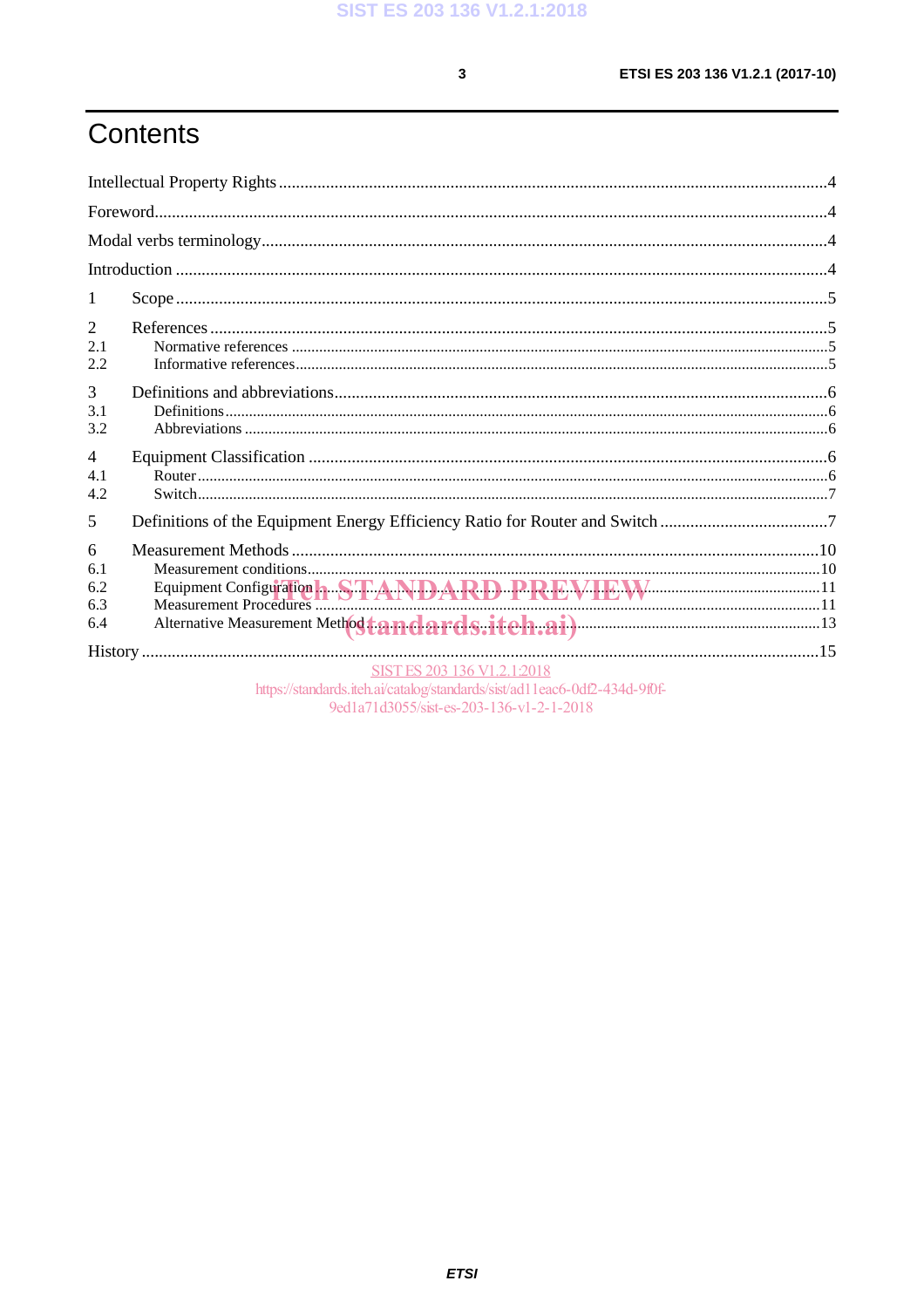# Intellectual Property Rights

#### Essential patents

IPRs essential or potentially essential to the present document may have been declared to ETSI. The information pertaining to these essential IPRs, if any, is publicly available for **ETSI members and non-members**, and can be found in ETSI SR 000 314: *"Intellectual Property Rights (IPRs); Essential, or potentially Essential, IPRs notified to ETSI in respect of ETSI standards"*, which is available from the ETSI Secretariat. Latest updates are available on the ETSI Web server (https://ipr.etsi.org/).

Pursuant to the ETSI IPR Policy, no investigation, including IPR searches, has been carried out by ETSI. No guarantee can be given as to the existence of other IPRs not referenced in ETSI SR 000 314 (or the updates on the ETSI Web server) which are, or may be, or may become, essential to the present document.

#### **Trademarks**

The present document may include trademarks and/or tradenames which are asserted and/or registered by their owners. ETSI claims no ownership of these except for any which are indicated as being the property of ETSI, and conveys no right to use or reproduce any trademark and/or tradename. Mention of those trademarks in the present document does not constitute an endorsement by ETSI of products, services or organizations associated with those trademarks.

## Foreword

This ETSI Standard (ES) has been produced by ETSI Technical Committee Environmental Engineering (EE).

## Modal verbs terminology (standards.iteh.ai)

In the present document "shall;"://shall;not;":h]://should;";"should/not;"ad"may&./"need;not"};{"\will", "will not", "can" and "**cannot**" are to be interpreted as described in clause 3.2 of the ETSI Drafting Rules (Verbal forms for the expression of provisions). 203 136 V1.2.1:2018

"**must**" and "**must not**" are **NOT** allowed in ETSI deliverables except when used in direct citation.

## Introduction

The present document defines the energy consumption metrics and measurement methods for router and Ethernet switch equipment.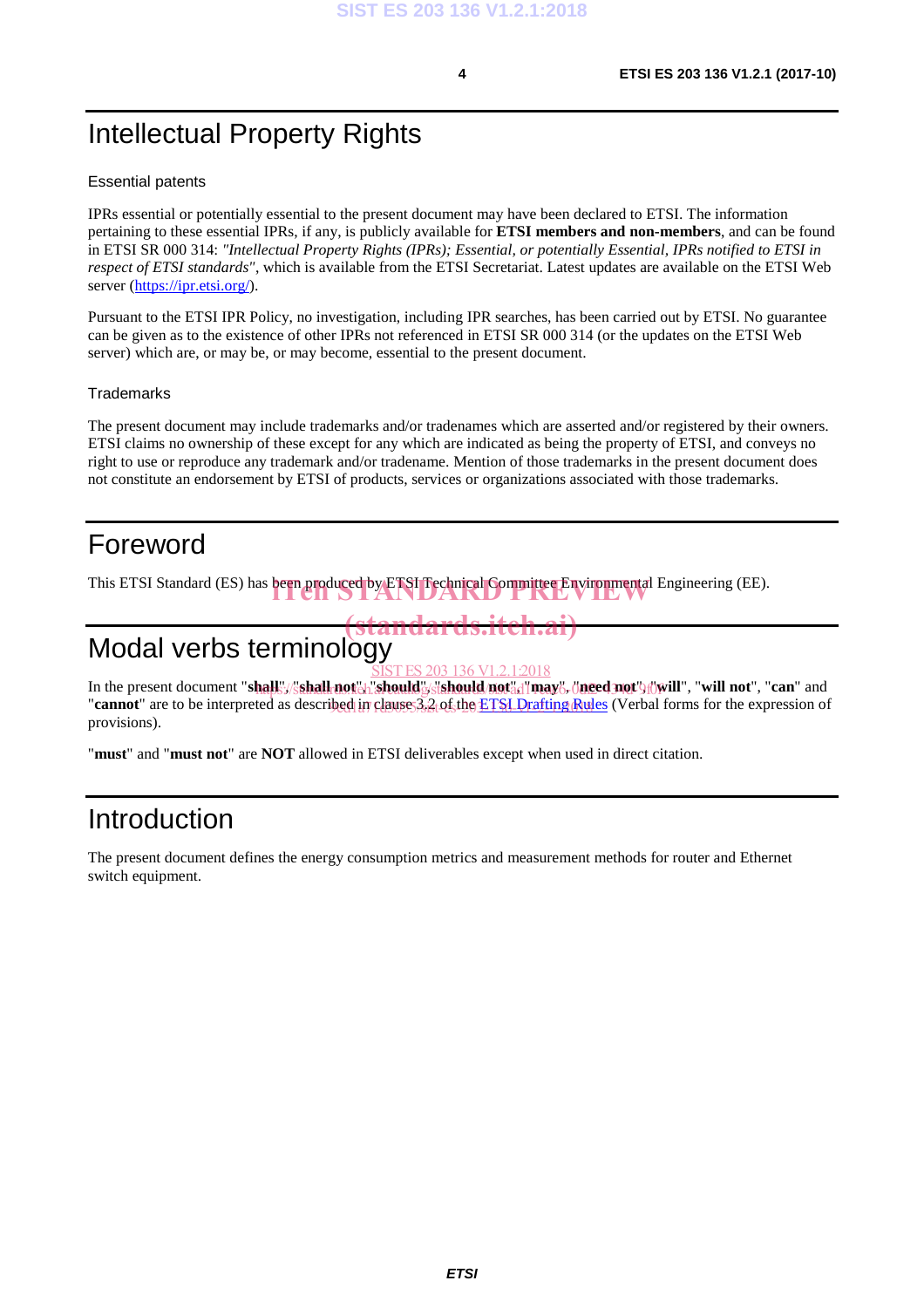## 1 Scope

The present document defines the methodology and the test conditions to measure the power consumption of router and switch equipment.

The present document is applicable to Core, edge and access routers.

Home gateways are not included in the present document.

## 2 References

#### 2.1 Normative references

References are either specific (identified by date of publication and/or edition number or version number) or non-specific. For specific references, only the cited version applies. For non-specific references, the latest version of the referenced document (including any amendments) applies.

Referenced documents which are not found to be publicly available in the expected location might be found at https://docbox.etsi.org/Reference/.

NOTE: While any hyperlinks included in this clause were valid at the time of publication, ETSI cannot guarantee their long term validity.

The following referenced documents are necessary for the application of the present document.

- [1] ATIS-0600015.03.2009: "Energy Efficiency for Telecommunication Equipment: Methodology for ATIS-0600015.03.2009; "Energy Efficiency for Telecommunication Eq<br>Measurement and Reporting for Router and Ethernet Switch Products".
- [2] ATIS-0600015: "Energy Efficiency for Telecommunication Equipment: Methodology for ATIS-0000015: Energy Ethnicial Reporting - Recommunication<br>Measurement and Reporting - General Requirements". https://standards.iteh.ai/catalog/standards/sist/ad11eac6-0df2-434d-9f0f-

9ed1a71d3055/sist-es-203-136-v1-2-1-2018

#### 2.2 Informative references

References are either specific (identified by date of publication and/or edition number or version number) or non-specific. For specific references, only the cited version applies. For non-specific references, the latest version of the referenced document (including any amendments) applies.

NOTE: While any hyperlinks included in this clause were valid at the time of publication, ETSI cannot guarantee their long term validity.

The following referenced documents are not necessary for the application of the present document but they assist the user with regard to a particular subject area.

[i.1] ETSI EN 300 132-2: "Environmental Engineering (EE); Power supply interface at the input to telecommunications and datacom (ICT) equipment; Part 2: Operated by -48 V direct current (dc)".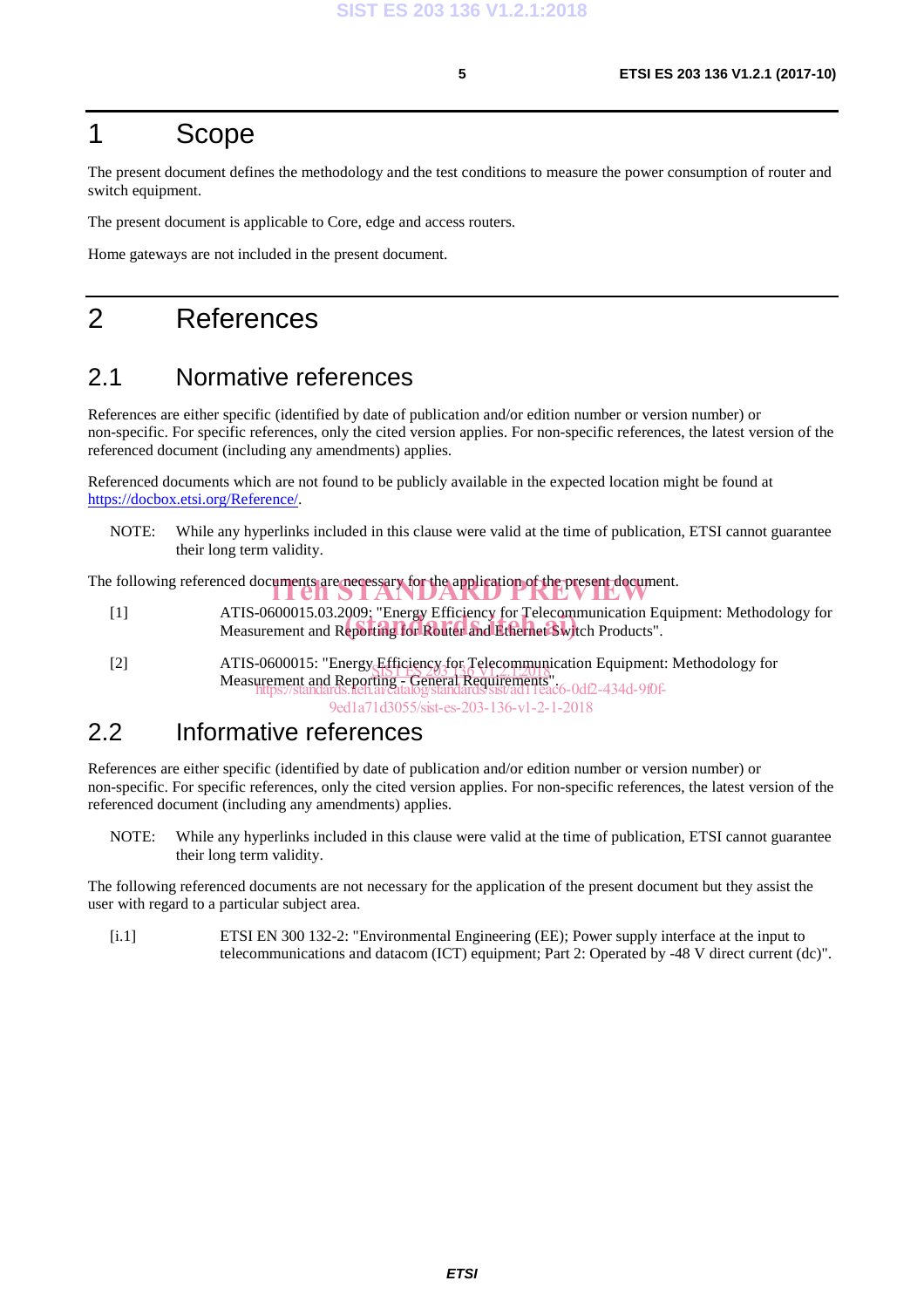## 3 Definitions and abbreviations

#### 3.1 Definitions

For the purposes of the present document, the following terms and definitions apply:

**aggregation mode:** mode in which, a few (typically higher bandwidth) ports on the equipment are considered UPLINK ports; while majority (typically lower bandwidth) ports are considered user ports

NOTE: In this configuration the data flow is strictly from user ports to uplink ports and vice versa. User ports do not communicate with each other through this equipment.

**core mode:** mode in which all ports are considered similar and have similar bandwidth

NOTE: In this configuration the data flow is so that each port communicate with one another.

**maximum configuration:** configuration with maximum capacity where whole slots of the equipment are configured with maximum interface bandwidth line cards, all of the interfaces can work at the maximum data rate

#### 3.2 Abbreviations

For the purposes of the present document, the following abbreviations apply:

| AC          | <b>Alternating Current</b>                                                 |
|-------------|----------------------------------------------------------------------------|
| <b>ATM</b>  | Asynchronous Transfer Mode<br>Direct Current <b>DARD PREVIEW</b>           |
| DC          |                                                                            |
| EE          |                                                                            |
| <b>EEER</b> | Equipment Energy Efficiency Radords.itch.ai)                               |
| <b>EER</b>  | <b>Energy Efficiency Rating</b>                                            |
| <b>EUT</b>  | Equipment Under Test SIST ES 203 136 V1.2.1:2018                           |
| <b>FDDI</b> | Fibre Distributed Data-Interface g/standards/sist/ad11eac6-0df2-434d-9f0f- |
| FE          | <b>Fast Ethernet</b><br>9ed1a71d3055/sist-es-203-136-v1-2-1-2018           |
| GE          | Giga Ethernet                                                              |
| <b>IMIX</b> | Internet MIX traffic                                                       |
| <b>IP</b>   | <b>Internet Protocol</b>                                                   |
| <b>MPU</b>  | Main Processing Unit                                                       |
| <b>NDR</b>  | Non Drop Rate                                                              |
| <b>OSI</b>  | Open System Interconnection                                                |
| <b>PAR</b>  | Peak to Average Ratio                                                      |
| PoE         | Power other Ethernet                                                       |
| QoS         | <b>Quality of Service</b>                                                  |
|             |                                                                            |

# 4 Equipment Classification

#### 4.1 Router

Routers are typical packet switching equipment running at the network layer of OSI layer 3. The router selects the optimal route according to the destination address of the received packet through a network and forwards the packet to the next router. The last router is responsible for sending the packet to the destination host.

Routers connect different physical networks and manually configure and run standard protocols to obtain the information of each subnet such as label, number of devices, names and addresses, etc. and thus generate and maintain a live forwarding routing table. Based on this table, each IP packet passing these routers will be assigned an optimal path according to the longest matching rules and be forwarded to the right path, if the path searching of the packet fails, this packet will be abandoned.